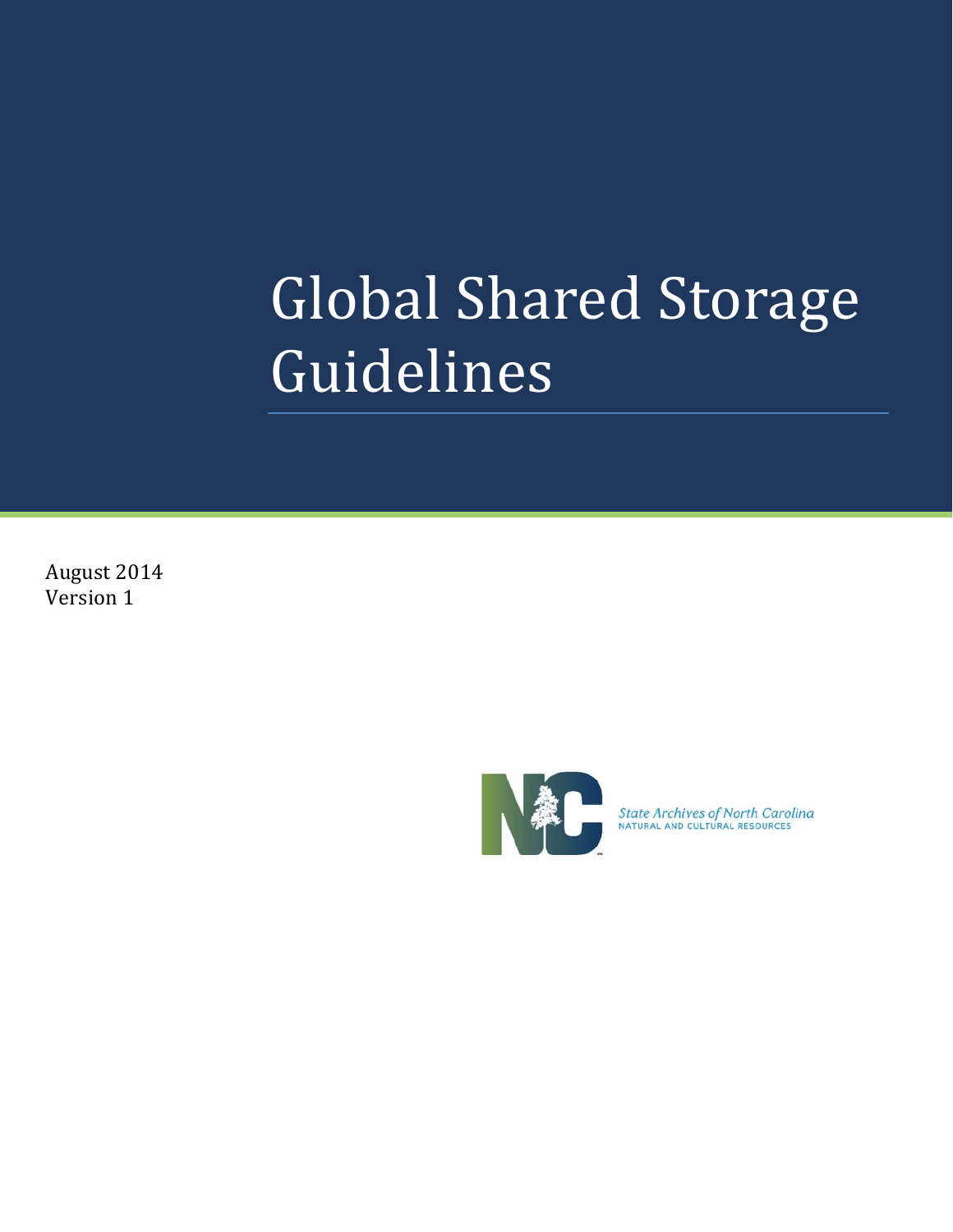

# **Contents**

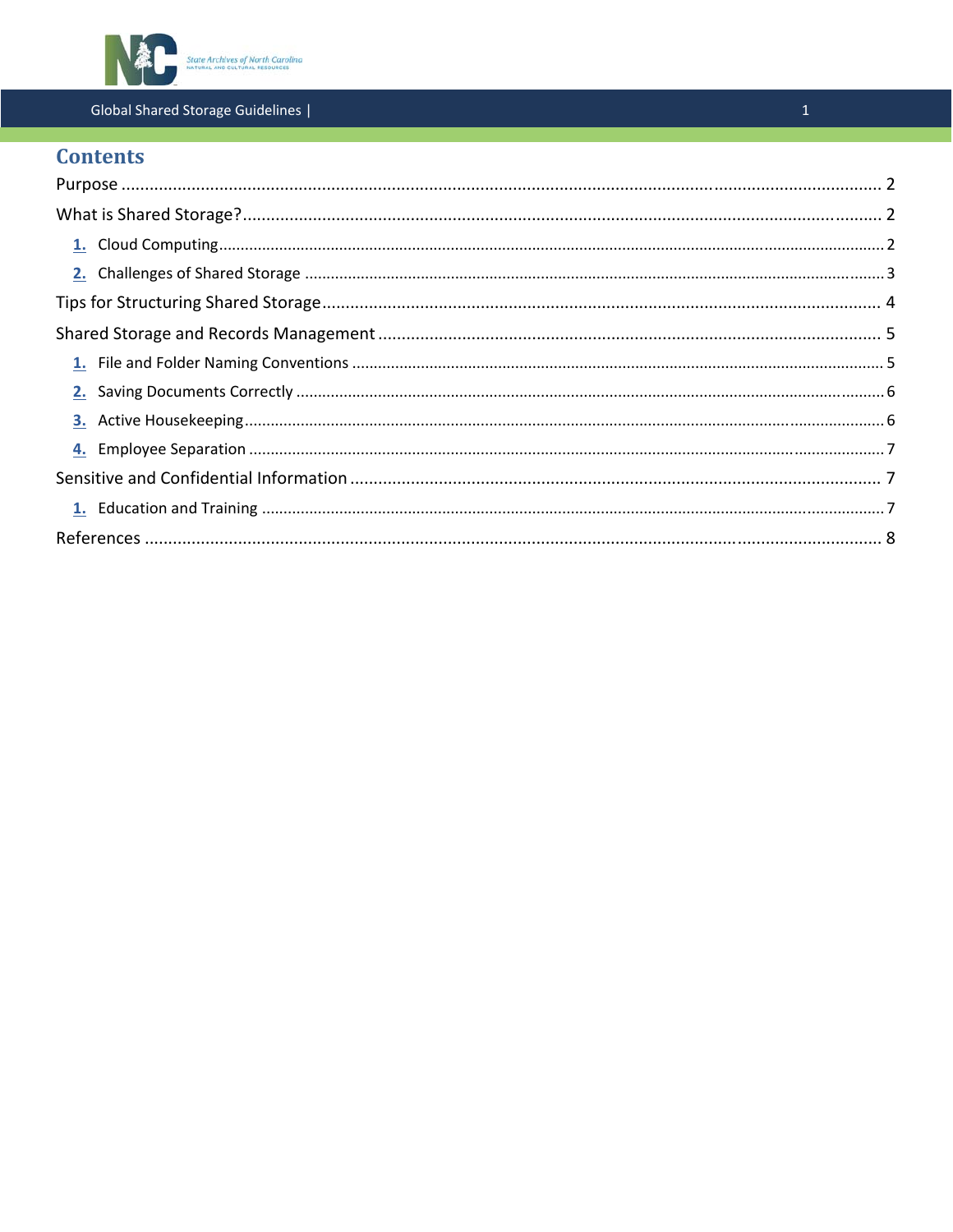

## **Purpose**

A shared, or network, drive permits centralized network file storage and sharing, which is especially valuable when a project requires collaboration with multiple users, or when a record of institutional value must be accessible to multiple users. This document is intended to offer guidance regarding the value of managing a shared drive, and provides best practice techniques for more efficient management of a shared drive.

These guidelines encourage use of shared drives in a manner that will create a navigable drive with appropriate restrictions and offers guidance in the following areas:

- Structuring a shared drive
- Techniques for efficient management on a shared drive
- Maintaining continued accessibility of records stored on a shared drive

Compliance with the recommendations laid out in this document will support more efficient document retrieval, free up network space, mitigate migration costs, and improve the agency's ability to respond to public records and e‐discovery requests.

## **What is Shared Storage?**

Shared storage is a device or devices that allow multiple users from different computers to access the same documents and work materials. Usually, it consists of a remote server to which users save and share documents with a defined group of people (their workgroup, their division, or their entire agency). Shared storage increases collaboration and improves efficiency among users while reducing the burden placed on email systems. Instead of sending multiple large files via email, users simply copy and paste a file path to the document on the shared storage. Multiple people can access documents in a central location, make edits, comments, or changes and resave them so that others can see them.

Shared storage in state and local government usually exist as part of the intranet system within a given workgroup. Only employees in that workgroup, or administrators, have access to documents on the shared storage, and a central IT organization maintains hardware and software associated with the storage.

Private companies also offer shared drive‐like products for individuals to use. These products are most commonly associated with "cloud computing." Examples include Microsoft's OneDrive, Google's Drive, Dropbox, and Apple's iCloud. While cloud computing and shared storage are not synonymous, they act in a similar manner, allowing users to upload documents to remote hardware for sharing with other users.

## **Cloud Computing**

Cloud computing refers to storing data on a remote server for access from anywhere with an internet connection, and is a major driver of shared storage use among the public. Most cloud computing services allow users to designate who can access and edit documents down to the individual level (as opposed to whole workgroups or agencies). This allows collaboration with groups outside of the agency while still maintaining control over their documents.

Clouds come in two major categories: private and public. Private clouds are completely hosted by the organizations that use them, meaning that the organization owns the hardware and software for storing the documents. Third party companies such as Google, Microsoft, Apple, Dropbox, SugarSync, Basecamp, etc. offer public clouds. The term "public cloud" does not mean that the information stored on them is available to the public, only that they offer their services to the public. These companies set their own security and privacy standards that are usually unalterable and nonnegotiable. Cloud computing has a number of advantages and disadvantages that are outside of the scope of this document. However, it is important to note areas of concern when using public cloud services.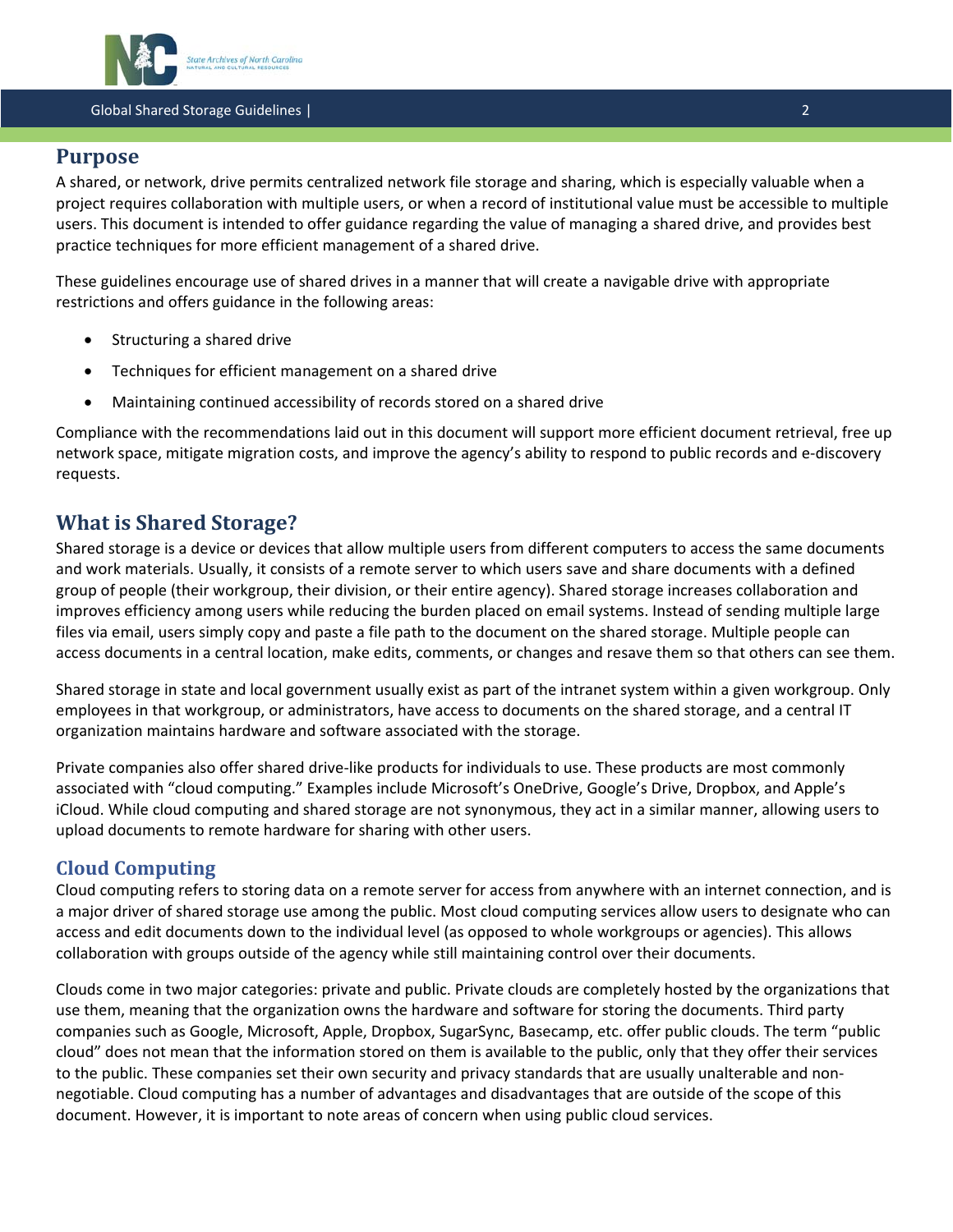

Concerning storage and retention of government records, public cloud services carry risks not associated with private clouds. Users cannot be confident in the security of any third‐party shared storage unless their organization's IT department has reviewed and approved it. If there is a security breach in a third-party cloud service that affects government data or records, the employee that owns the account could face disciplinary action for the disclosure of data if the data was uploaded without permission. Additionally, users should be aware of the potential for losing data if a public cloud provider should fail. If a cloud service shuts down, users can lose all of their data if there is no accessible backup. Users should also be wary of proprietary data‐types and vendor lock‐in. Cloud services that do not use an open file format standard to create a document or dataset carry a higher risk of data loss.

Ultimately, documents stored with cloud services are subject to the same records and confidentiality laws as any shared storage, computer, or hardcopy record system, and can potentially pose greater risk to the organization. While public clouds provide a great opportunity for collaboration, users should be aware of the risks and disadvantages of using public cloud services. For more information about the risks and advantages of cloud computing, see *State of NC Cloud Computing Strategy* at www.scio.nc.gov/library/pdf/Cloud\_Computing\_Strategy\_v1\_0.pdf and *Best Practices for Cloud Computing* at www.ncdcr.gov/Portals/26/PDF/guidelines/cloud\_computing.pdf.

## **Challenges of Shared Storage**

Because shared storage is rarely developed and maintained systematically, problems can quickly develop, especially when sharing across a large department. These include:

- Users rarely perform routine housekeeping on documents stored on the shared storage, leaving drafts and other records without institutional value behind. As records accumulate, the storage becomes cluttered, difficult to navigate, and costly to maintain. This unchecked accumulation of records complicates tasks like applying records retention requirements or identifying the official record copy when multiple copies exist.
- Naming of files, folders, and sub-folders may be inconsistent or meaningless. Folders and sub-folders may not be logically organized. File names and file structures lose their meaning with the addition of new employees, the loss and retirement of old employees, and the close of projects.
- Shared storage without any document management software lacks the capability to create audit trails of the records stored on the storage, making it difficult to authenticate them.
- Often, the Information Technology group must manage these records in place of the records' creators. Because IT is not the custodian of the records, these files can exist for long periods, exposing the agency to storage, maintenance, and unnecessary recovery and migration costs.
- Documents with digital rights management (DRM) restrictions applied can be permanently lost. Digital Rights Management systems "promote automated distribution of materials while protecting those materials from unauthorized copying or access."1 DRM is most commonly occurs when an employee protects a folder on the shared storage so that only he or she can view the contents. Issues arise if or when the employee leaves the organization without removing the protection (or granting a supervisor access). IT must then shoulder the burden of finding a way around the folder permissions in order to capture the content of the records themselves. Leaving a shared storage in this way can also mean dealing with "orphan" files or folders and experiencing difficulty in determining which documents need to be retained and which do not. Often, files are

<sup>1</sup> Archivists, Society of American. "Digital Rights Management." Glossary of Archives and Records Terminology. http://www2.archivists.org/glossary/terms/d/digital‐rights‐management (accessed April 28, 2014).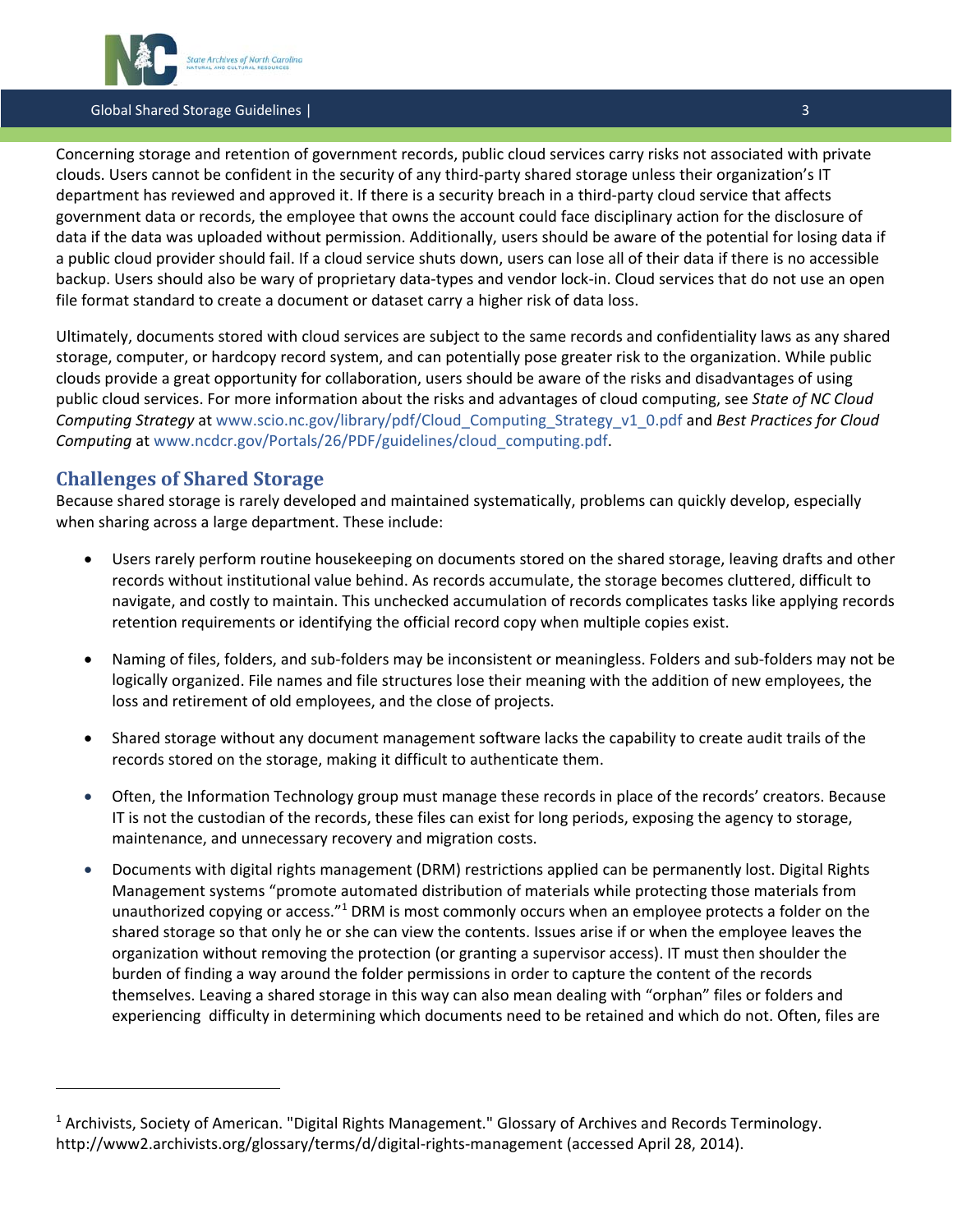

saved not because a records retention schedule says they should be saved but rather because people cannot delete them.

## **Tips for Structuring Shared Storage**

- Shared storage must be navigable by other users, present and future. To encourage continued accessibility of documents stored on the shared drive, structure the folders and sub‐folders logically.
- Rely on the structure of the file system to provide context to individual records. The file path need not be apparent in the file title, assuming the file structure is logical.
- Avoid creating hierarchies more than 4‐5 folders deep. This will ensure that documents are not lost in a deep folder and keep duplicate documents off the shared storage (leaving more space for everyone). Deep folder hierarchies also pose challenges when moving content or upgrading a system.
	- Decide early on which documents to file by case and which to file by subject. A good rule of thumb is to follow the file plan created for paper records in organizing digital documents. For more information on creating a file plan, contact an analyst at the Division of Archives and Records (http://www.ncdcr.gov/archives/ForGovernment/ServicesandTraining.aspx)
- File administrative and reference records by subject or function, not by project, as projects do not retain meaning over time.
- If records must be filed by project or case, a good practice is to keep documents in a well‐labeled project folder for the project's duration, but transfer the final product to the correct topical folder upon project completion. Remove any records with no retention schedule, such as document drafts or outside research, from the shared drive upon project completion or completion of the final copy. However, filing records by subject and function from the beginning is ideal.

|                | <b>Drive</b>                                                           | <b>Purpose</b>                                                    | Capacity        |
|----------------|------------------------------------------------------------------------|-------------------------------------------------------------------|-----------------|
| <b>Shared</b>  | The main shared storage accessible across the entire Division of<br>Ŀ. |                                                                   | 2TB             |
|                | Archives and Records.                                                  |                                                                   |                 |
|                | U:                                                                     | Accessible across the entire Department of Cultural Resources.    | 1.08 TB         |
|                |                                                                        | Files placed on the U: drives are deleted once they no longer     |                 |
|                |                                                                        | serve collaborative purposes.                                     |                 |
|                | W:                                                                     | The drive used to store Web files.                                | 249 GB          |
| Н:<br>Personal |                                                                        | Individual network storage space: Used for work-related records,  | 2 TB, shared    |
|                |                                                                        | draft versions, and other documents that do not need to be        | among all users |
|                |                                                                        | shared. These drives are not accessible by other employees, but   |                 |
|                |                                                                        | their security is not such that confidential information is safe. |                 |
|                | C:                                                                     | Local hard disk storage. Used for records that need to be stored  | Varies          |
|                |                                                                        | off the network drive, such as personnel, confidential, or        |                 |
|                |                                                                        | otherwise sensitive data. <sup>2</sup>                            |                 |

Outlined below is an example of an index of storage locations (drives) accessible to employees that agencies could maintain..

 $2$  Note: Employees are responsible for the backup of any files stored on the C: drive. This drive is not subject to a backup schedule because it is disconnected from the network.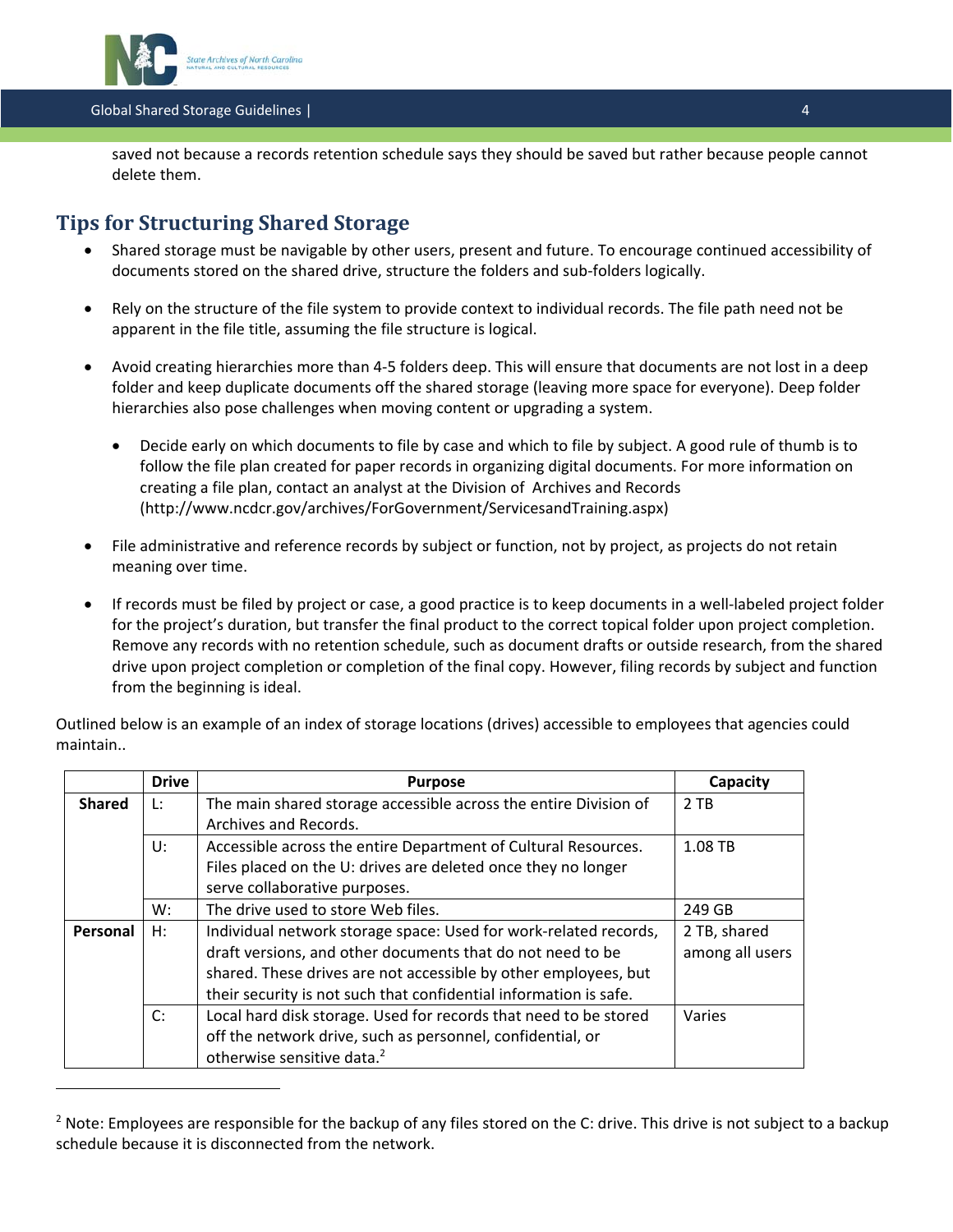

## **Shared Storage and Records Management**

Shared storage is *not* a document management or records management system. Organizational IT departments generally err on the side of open access in order to facilitate collaboration. By design, typical users can easily access, manipulate, or delete records stored on a shared drive. Without strong auditing capabilities, such acts go undocumented. Additionally, shared storage only supports limited security measures, and metadata fields are rarely populated, thus making it difficult to manage, and leaving a contextual void. These aspects of shared storage jeopardize the authenticity and trustworthiness of the records stored on the drive. The following active management techniques can lead to better management of those records stored on shared storage.

#### **File and Folder Naming Conventions**

Efficient management of electronic records begins with accurate and meaningful file naming. This requires that file names (as well as folder structures) make sense to everyone, not just their creator. A file, folder, or sub‐folder name should be:

- Interpretable by others in the department or agency in which the file resides
- Interpretable by future users of the shared storage
- Distinguishable from files with similar subjects, and from different versions of the same file
- Consistent across the department or workgroup, and in compliance with established naming conventions

Additionally, folder names should not repeat information contained elsewhere. For example:

**Instead of:** Archives and Records/Archives and Records Policies/Approved Policies/LeavePolicyFinal.doc **Use:** Archives and Records/Policies/Approved/LeavePolicyFinal.doc

Define file/folder naming conventions that are consistent, easy to use, and easy to interpret. The following tips will help ensure strong file names:

- Avoid special characters (\/:\*?""<>|[]&\$,) as the computer may interpret such characters as specific to a task unrelated to the file name.
- Avoid "floating" folders to the top of alphabetical lists by using symbols or numbers as the first character. For example, use "Projects" instead of "\_Projects". This will avoid losing folders and unnecessary duplication.
	- o If necessary, appending folder names is acceptable. For example, Use "Projects" and "Projects\_001" or "Projects\_Short‐Term" when trying to keep a certain set of files separate.
- Incorporate the following elements within the file name:
	- **Title descriptive of the document's content**
	- Date of creation or of modification (YYYYMMDD)
	- Version number (v1.0, v2.0)
		- o When updating existing documents, use the current version number as a reference for internal changes (e.g. v1 becomes v1.1, v1.2, etc. while being edited internally and v2.0 upon publication).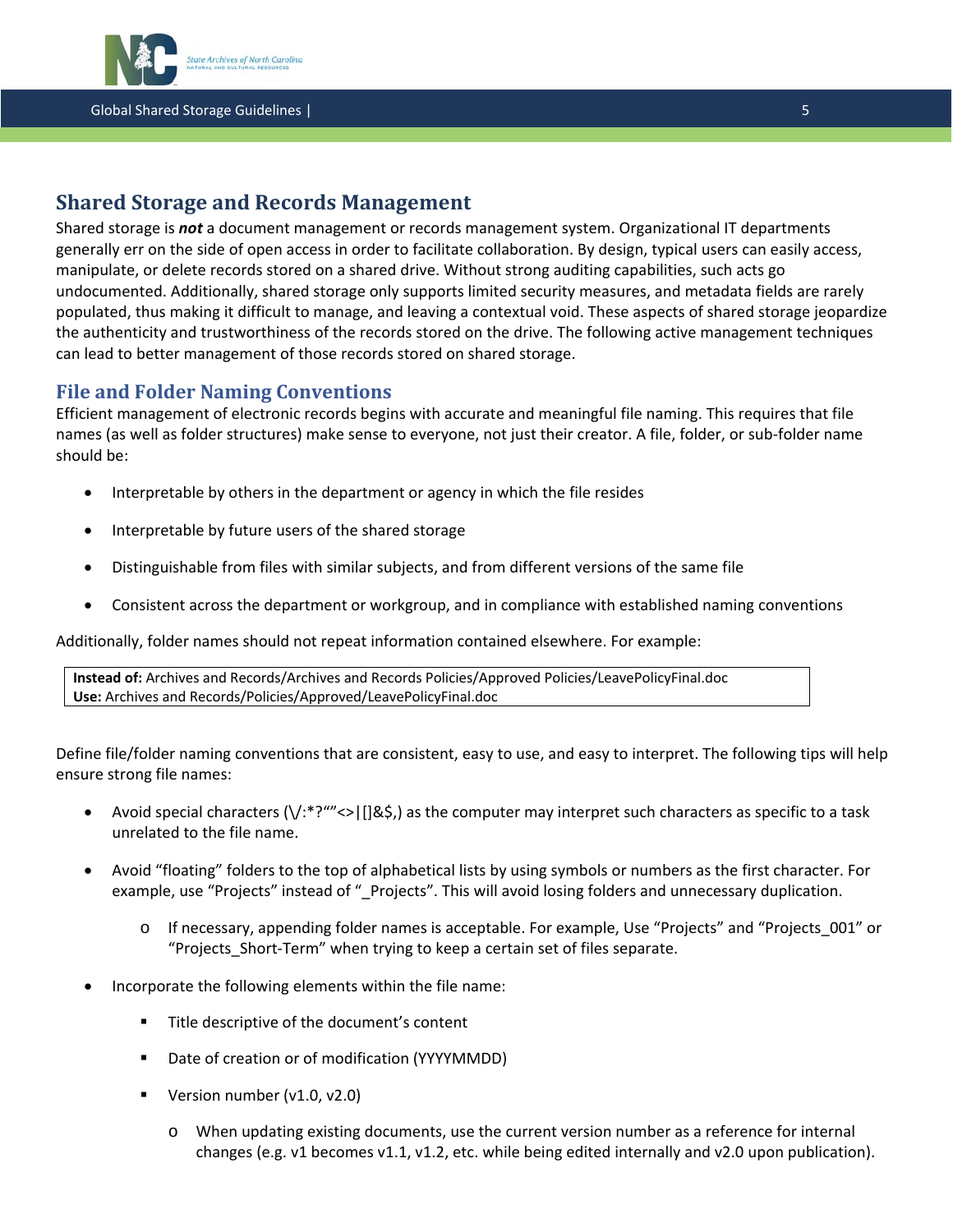

For more information, consult the Department of Cultural Resources publication, *Best Practices for File Naming*: www.ncdcr.gov/Portals/26/PDF/guidelines/filenaming.pdf and State Library YouTube videos on file naming: youtu.be/Hi\_A4Ywn4VU.

Similarly, users should name folders semantically and arrange them logically. Name each folder in a way that accurately reflects the content of the folder or the function of the documents contained within. Do not name folders using individuals' names or titles, as titles and the people who hold them can change over time. If choosing to organize documents according to who will use them, name folders according to the office instead of the person or position.

**Instead of:** Jane Smith/Jane's Policies/Approved Policies/LeavePolicyFinal.doc **Use:** Archives and Records/Policies/Approved/LeavePolicyFinal.doc

## **Saving Documents Correctly**

Employees should save documents to the correct location the first time. This reduces the amount of work involved when identifying records and organizing storage drives later. Each drive has different documents that are appropriate and inappropriate. Employees should not save documents of a personal nature (vacation photos, personal emails, etc.) on any shared storage. These items make it more difficult to find relevant information ,create a significant burden for IT systems to back up, and use resources and storage for information that is unrelated to work. Additionally, these items could potentially become subject to a public records request or e‐discovery.

In addition to saving documents in the correct location the first time, users should avoid placing duplicate documents on a shared storage. When a document is ready for placement on shared storage, place it in the appropriate existing folder or create the requisite folder.

Examples of documents saved to different drives:

| <b>Personal storage</b>          | <b>Workgroup storage</b>            | <b>Organizational storage</b> |  |
|----------------------------------|-------------------------------------|-------------------------------|--|
| Information relevant only to     | Information that can be             | Information that can be       |  |
| the individual:                  | shared with the workgroup:          | shared with the whole         |  |
| Résumés                          | Research, drafts and<br>$\bullet$   | organization:                 |  |
|                                  | final versions of                   | Research, drafts and<br>٠     |  |
| Professional/career<br>$\bullet$ | documents, reports,                 | final versions of             |  |
| information                      | minutes, etc. for a                 | documents, reports,           |  |
|                                  | project carried out                 | minutes, etc. for projects    |  |
| Copies of training and           | within the workgroup                | or business initiatives       |  |
| development records              |                                     | that involve staff across     |  |
|                                  | Administrative matters<br>$\bullet$ | workgroups                    |  |
| Draft documents not<br>$\bullet$ | associated with the                 |                               |  |
| ready for sharing                | workgroup or business               | Organization-wide policy      |  |
|                                  | unit (e.g. time sheets)             | and procedures                |  |

## **Active Housekeeping**

Unless responsibility for a folder has otherwise been delegated, each user of the shared storage is responsible for the folders and documents he or she creates. Users should regularly audit their documents to determine which records to retain and which to delete from the storage. If placing a document on shared storage on a specific drive for someone else to quickly pick up, users should remove those documents immediately after they retrieve them.

Managers and IT staff should schedule an annual (or more frequent) cleanup day, to ensure periodic cleansing of unnecessary files and folders. Documents and folders to consider for deletion include: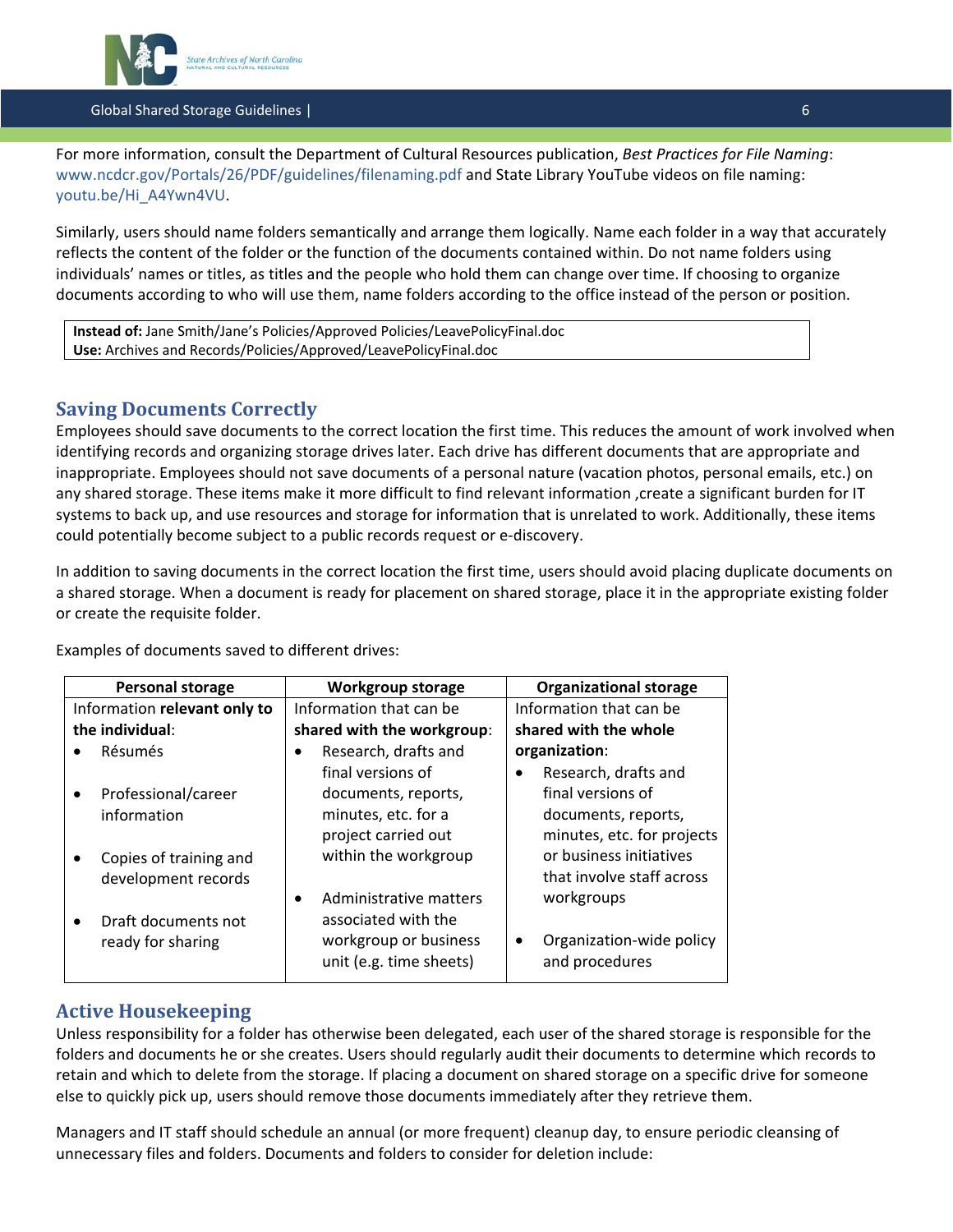

- Draft versions of finalized documents
- Documents and folders that no longer serve a purpose after sharing with someone
- External documentation (e.g. research, downloaded files) after project completion
- Duplicates and redundant files
- Documents that no longer have administrative or reference value or which have met their retention requirements. For more information regarding records retention and disposition schedules, please visit http://www.ncdcr.gov/archives/ForGovernment/RetentionSchedules.aspx.
- Empty folders

## **Employee Separation**

Each agency should have a policy in place regarding the records of employees who leave or are separated from employment. Best practices call for employees to share files with the supervisor of that position so that the supervisor can determine what to retain. Ideally, supervisors will review employee files and shared drives before an employee leaves and make determinations about the files. To avoid confusion about files, an employee should describe his or her files and folder structure to a supervisor prior to leaving the agency or include a .txt or MS Word document with a detailed description of its organization.

The file description should also include files that are in third‐party cloud platforms. Even if they exist on a personal cloud account, any document relating to the transaction of public business is a public record must be managed. Employees should pull records down from the cloud and provide them to their supervisor, or they should hand over login information for the account to the supervisor. Please consult your agencies' policies and procedures regarding former employees' files and adhere to them as closely as possible.

# **Sensitive and Confidential Information**

Keep confidential information off the network storage or, at minimum, place appropriate restrictions on folder access. Records that are subject to confidentiality restrictions include but are not limited to:

- Personally identifiable information as defined in G.S. §§132-1.1, 1.2, §125-19, §§126-22, 24, and others.
- Data protected by state or federal statutory law, including the Health Insurance Portability and Accountability Act of 1996 (HIPAA), the Family Educational Rights and Privacy Act of 1974 (FERPA), the Gramm‐Leach‐Bliley Act of 1999 (GLB), and G.S. §130A‐476.
- Some administrative information related to personnel functions and financial matters

For more information about public records that may be subject to confidentiality requirements, consult the publication *Laws Relating to Confidential Records Held by North Carolina Government*, located at www.ncdcr.gov/Portals/26/PDF/gov\_lists/confidentialitystatutes.pdf.

## **Education and Training**

Employees are responsible for their own records, and bear full responsibility for folder system management. It is crucial that they understand their responsibilities as users of the shared storage and custodians of the public record. Lack of knowledge about proper procedures is the main cause of shared storage issues. We strongly encourage agencies to train new employees on proper use of shared storage and good file naming conventions. More information regarding records management and public records can be found at **http://www.ncdcr.gov/archives/ForGovernment.aspx** . More information about digital files can be found at **http://www.ncdcr.gov/archives/ForGovernment/DigitalRecords.aspx** or **www.digitalpreservation.ncdcr.gov**